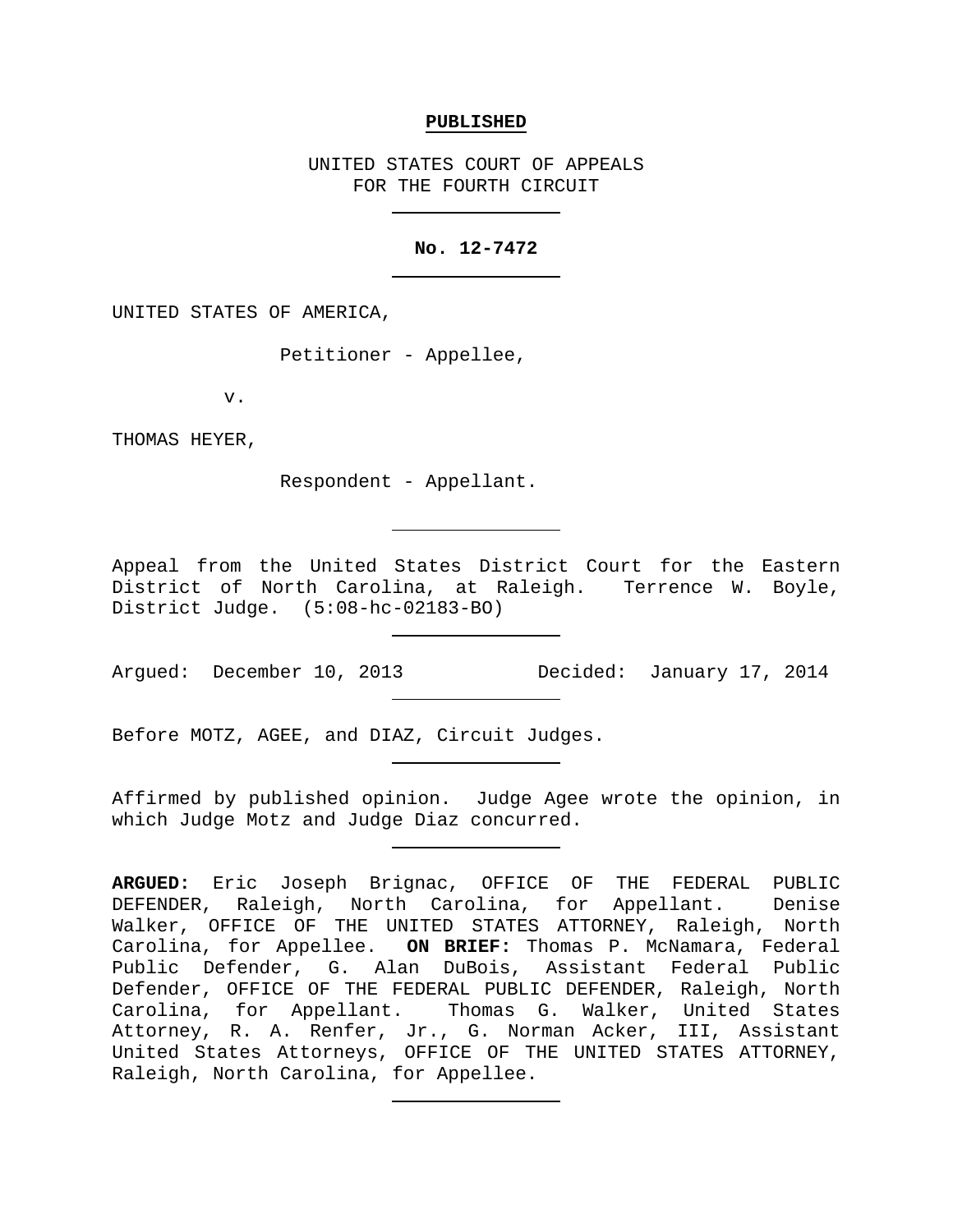AGEE, Circuit Judge:

Respondent-Appellant Thomas Heyer ("Heyer") appeals the district court's order of civil commitment following an evidentiary hearing pursuant to 18 U.S.C. § 4248. On appeal, Heyer—who is deaf and communicates through sign language contends that the district court abused its discretion in only allowing simultaneous interpretation, rather than consecutive interpretation, during the evidentiary hearing. Heyer also contends that the district court clearly erred in finding him to be a "sexually dangerous person" under § 4248, and further erred in rejecting his equal protection and due process claims. For the reasons that follow, we affirm the judgment of the district court.

#### I.

### A.

The Adam Walsh Child Protection and Safety Act of 2006 (the "Act"), 18 U.S.C. §§ 4247–4248, provides for the civil commitment of sexually dangerous persons following the expiration of their federal prison sentences. See 18 U.S.C. § 4248(a). A "sexually dangerous person" is one "who has engaged or attempted to engage in sexually violent conduct or child molestation and who is sexually dangerous to others." See 18 U.S.C. § 4247(a)(5). A person is considered "sexually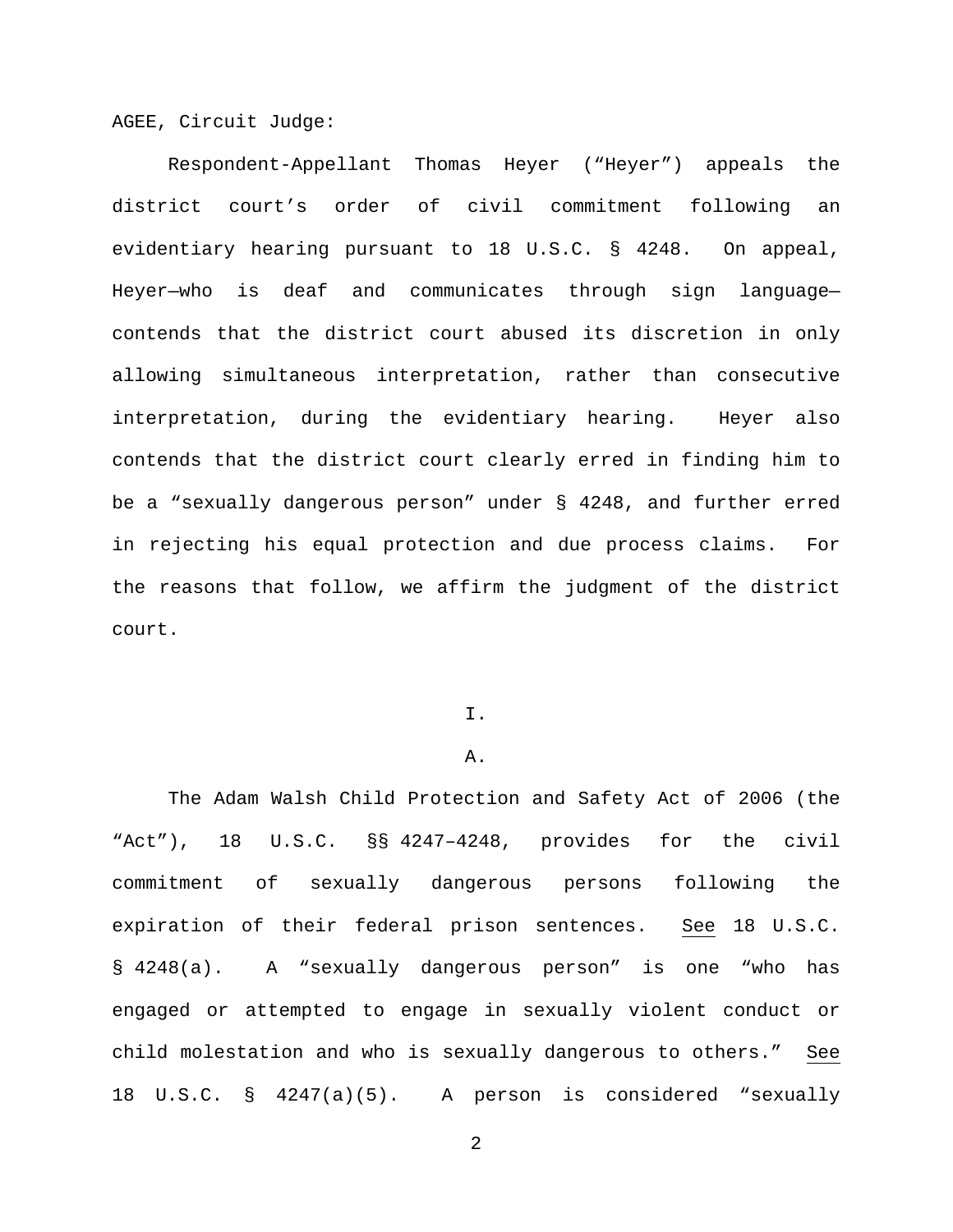dangerous to others" if "the person suffers from a serious mental illness, abnormality, or disorder as a result of which he would have serious difficulty in refraining from sexually violent conduct or child molestation if released." Id. at  $$4247(a)(6)$ .

The Attorney General, his designee, or the Director of the Federal Bureau of Prisons ("BOP") may initiate a § 4248 commitment proceeding in the district court for the district in which the person is confined by filing a certification that the person is sexually dangerous within the meaning of the Act. See 18 U.S.C. § 4248(a). Such a filing automatically stays the release of the person from custody pending a hearing before the district court. See id. "If, after the hearing, the court finds by clear and convincing evidence that the person is a sexually dangerous person, the court shall commit the person to the custody of the Attorney General." Id. § 4248(d).

#### B.

On December 18, 2008, the Government initiated this action by filing a certificate pursuant to 18 U.S.C. § 4248(a) in the United States District Court for the Eastern District of North Carolina seeking to have Heyer civilly committed as a "sexually dangerous person" under the Act. The certificate stated that mental health personnel for the BOP had examined Heyer and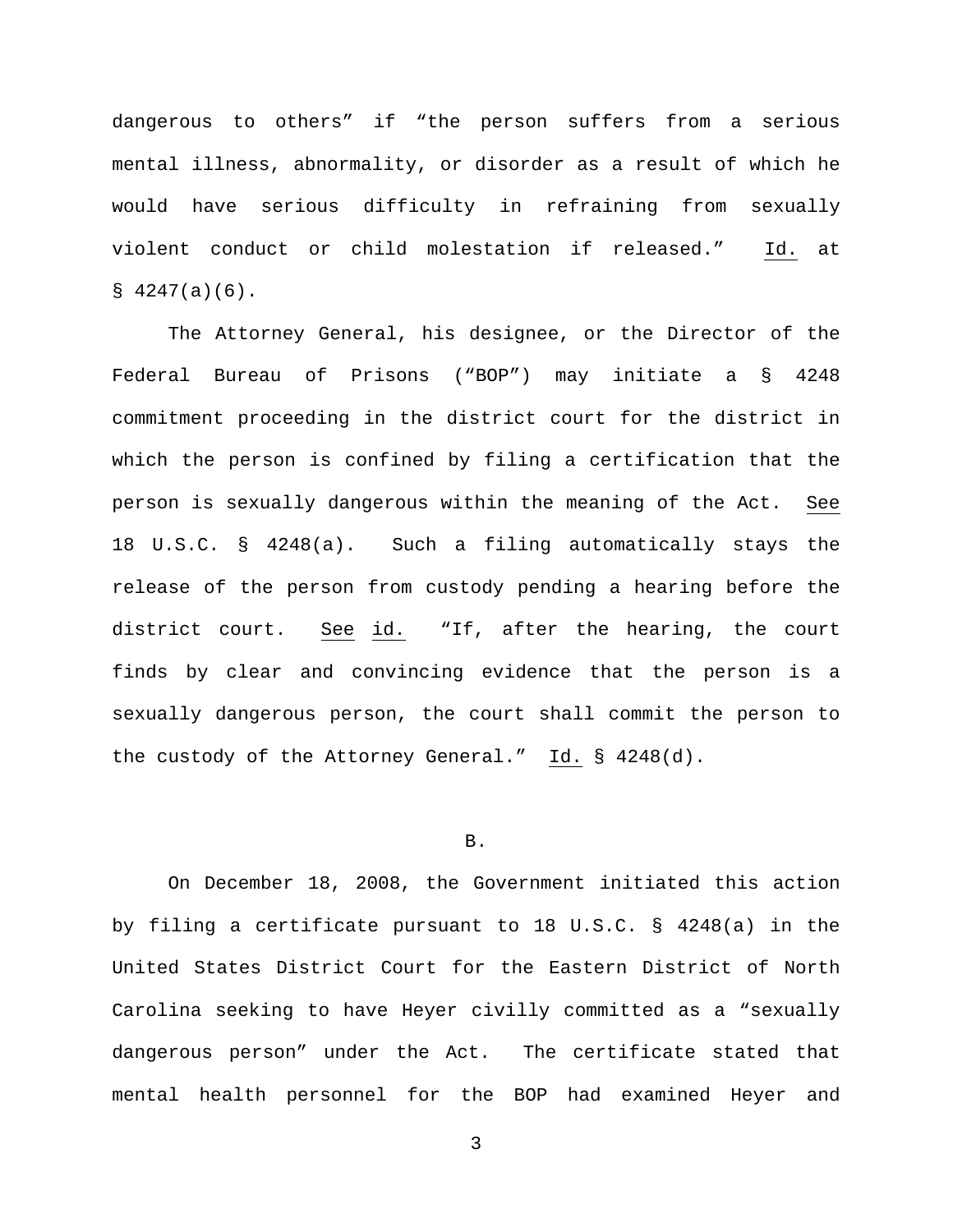issued a preliminary determination that he is "sexually dangerous" within the meaning of the Act. See 18 U.S.C. § 4248(a) ("In relation to a person who is in the custody of the [BOP], . . . the Attorney General or any individual authorized by the Attorney General or the Director of the [BOP] may certify that the person is a sexually dangerous person, and transmit the certificate to the clerk of the court for the district in which the person is confined.").

Pursuant to 18 U.S.C. § 4247(d), the district court conducted an evidentiary hearing on May 30 and 3[1](#page-3-0), 2012. $^1$  Dr. Jeffrey Davis ("Dr. Davis") and Dr. Heather Ross ("Dr. Ross"), forensic psychologists, provided forensic reports and testified on behalf of the Government that Heyer met the criteria for civil commitment. Dr. Diane Lytton ("Dr. Lytton"), a forensic psychologist, provided a forensic report and testified on behalf of Heyer that he did not meet the criteria for commitment. In addition, Dr. Jean Andrews ("Dr. Andrews"), an expert in deafness and psychosocial issues related to deafness, also provided a report and testified on behalf of Heyer.

<span id="page-3-0"></span> $1$  We note that the four-year delay between the date the Government filed the § 4248 certificate on December 18, 2008, to the date of the hearing on May 30 and 31, 2012, is primarily attributable to the stay imposed in relation to United States v. Comstock, 560 U.S. 126 (2010); see also United States v. Comstock, 627 F.3d 513 (4th Cir. 2010); United States v. Comstock, 551 F.3d 274 (4th Cir. 2009).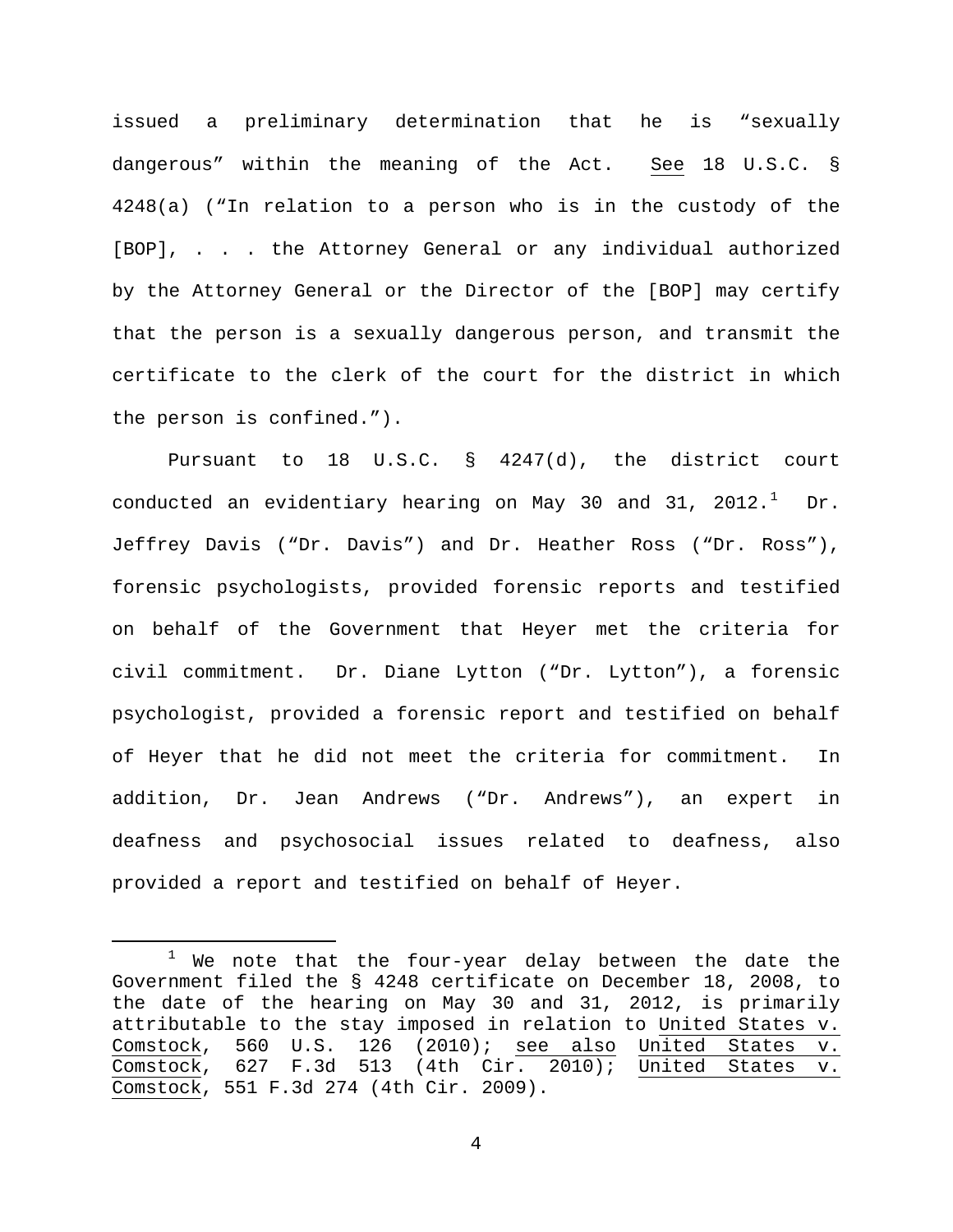At the hearing, Heyer initially moved the court to provide him with consecutive, rather than simultaneous, interpreting. The district court denied Heyer's request, stating, "Well, it's a civil case. The answer is no. We are not going to make this into a marathon." (J.A. 87.)

Based on the evidence presented, the district court adopted the following undisputed findings of fact. Heyer is deaf and communicates through American Sign Language ("ASL"). Throughout his youth, Heyer was assaulted and molested numerous times. In 1989, at age twenty-two, Heyer was convicted of terroristic threats after getting into an argument with a man who accused him of molesting his eight-year-old son. Around the same time, Heyer was also convicted of burglary and armed robbery.

In 1993, Heyer molested a ten-year-old boy, then tied the boy up and placed him in a hole. He was convicted of kidnapping and sentenced to ten years in prison. In the several years following Heyer's release from prison, he was convicted of a series of misdemeanors, including offenses for public intoxication, driving under the influence, reckless endangerment, vandalism, and passing a bad check.

Around 2002, Heyer was found to have approximately 180 images of child pornography in his possession. He subsequently pled guilty to possession of child pornography. Upon his release from prison for the child pornography conviction, he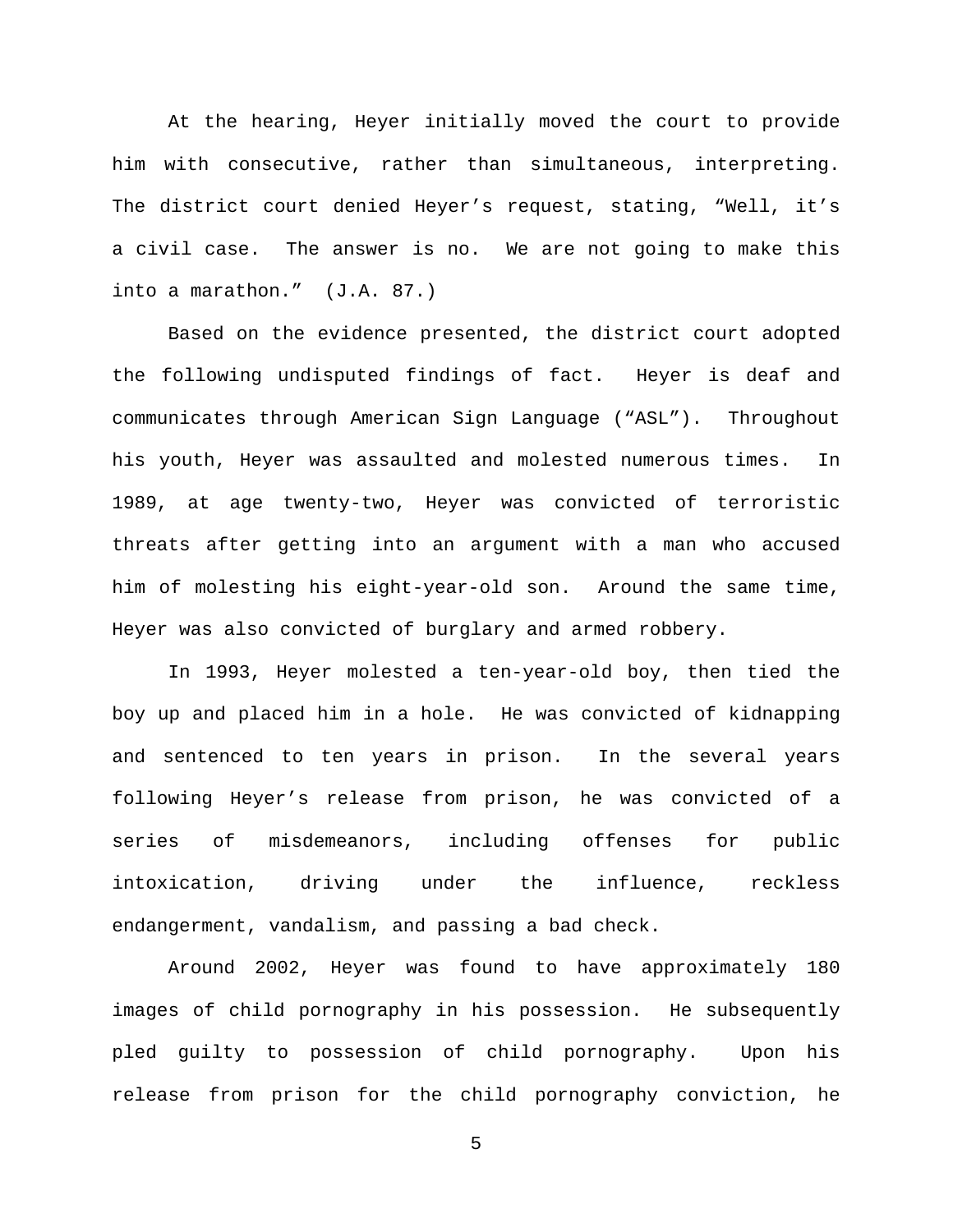began sex offender treatment while on supervised release. His supervised release, however, was revoked in 2007 when he showed up at a treatment session under the influence of alcohol.

Heyer also admitted to the following additional facts during a deposition which was admitted into the record. Heyer admitted that while he was on probation, he looked at "a lot of different websites that were triple-x," (J.A. 432), and masturbated to those images (J.A. 432–33). The pictures Heyer viewed included adults and children together in sexual situations; he also admitted that he showed some of these pictures to [redacted], a young teenage boy whom he had befriended. Heyer further admitted to having engaged in sexual activity, including mutual masturbation and oral sex with [redacted] while [redacted] was a young teenager, and that such sexual activity occurred over a period of approximately one-anda-half years. Although Heyer knew that having sex with [redacted] was wrong, he continued the activity because "I liked it and he was willing." (J.A. 450.) He also told [redacted] that he liked having sex with other children.

In addition, Heyer admitted to having had sexual contact with between eighteen and twenty-five boys after he turned eighteen years old. Among other child victims Heyer molested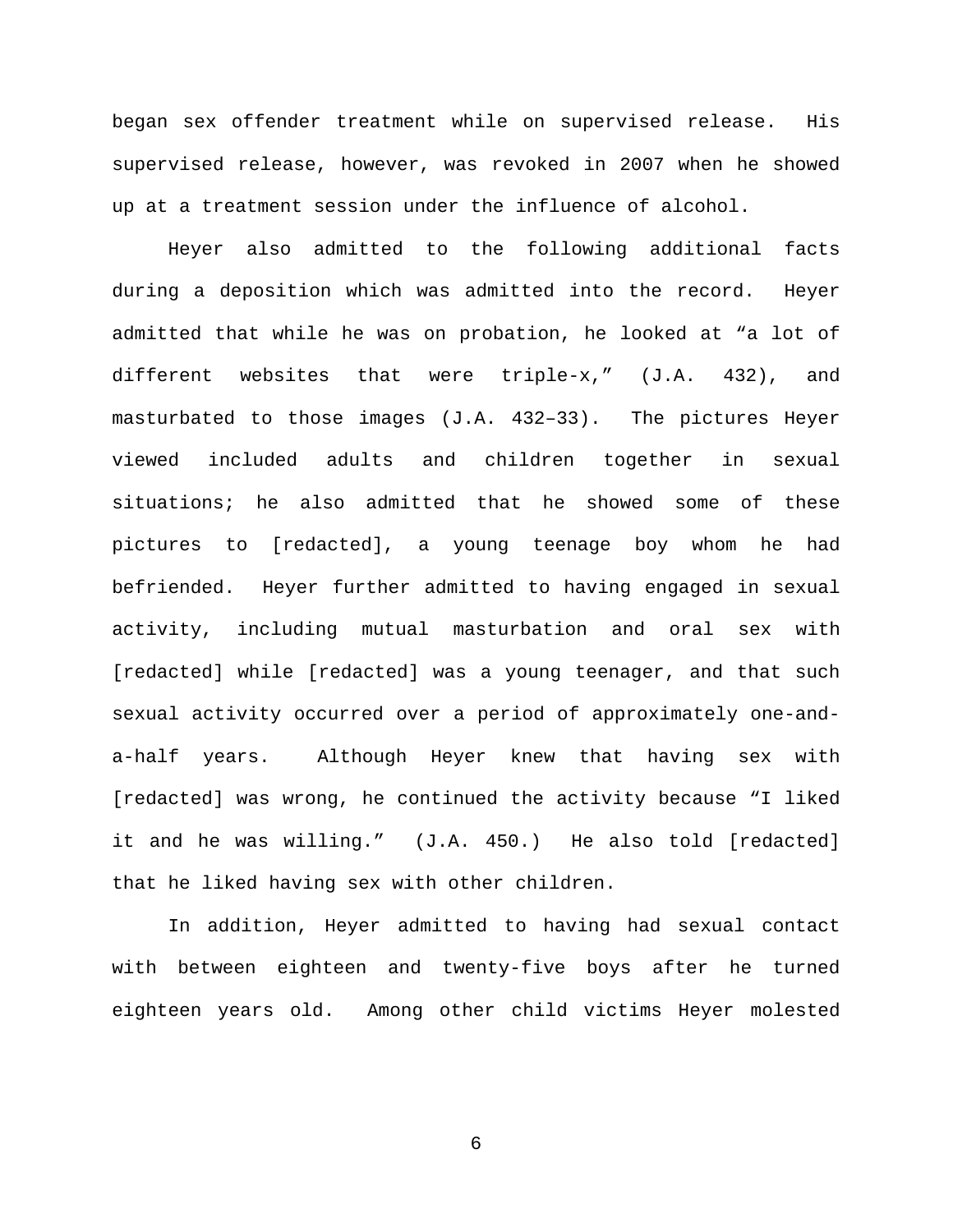was his nephew, whom he molested when the nephew was approximately six years old. $2$ 

Heyer also admitted to using both marijuana and cocaine while he was on probation during 2007 and that he went to sex offender treatment "drunk" during this time. (J.A. 456.) According to Heyer, he did not consider himself to be "drunk" previously when he was arrested for driving under the influence (despite blowing a 0.17 on the blood alcohol test) because he was "able to walk straight." (J.A. 442.)

According to Dr. Lytton, Heyer's own expert examiner, Heyer admitted to the following additional facts during his interview with her. He "described his adolescent years as plagued by fighting and being the victim of sexual aggression." (J.A. 627– 28.) In addition, Heyer admitted that his "typical pattern as a young adult was to spend his entire paycheck on an alcohol binge, and live meagerly until the next payday." (J.A. 627.)

Heyer further admitted that he "often exposed himself to strangers in efforts to gauge their sexual interest in him," and that he would "attempt to view other people's private parts when in bathrooms or showers." (J.A. 628.) He also admitted "to some arousal to pre-pubescent boys, around age eight," and "to

<span id="page-6-0"></span> $2$  It is unclear whether this happened on more than one occasion, since Heyer indicated that the molestation "stopped" when his nephew was six years old. (J.A. 489.)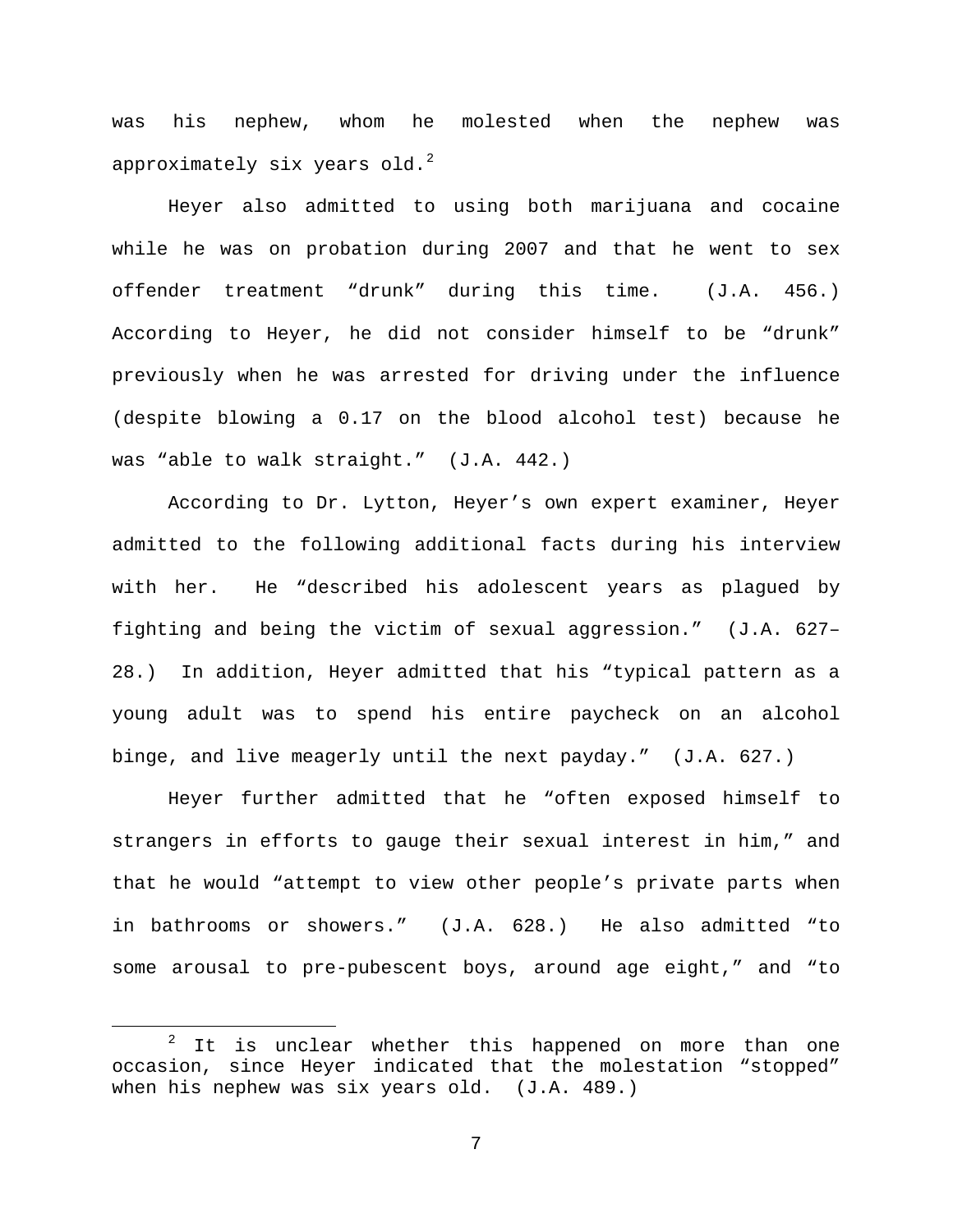fondling a number of young boys, incidents for which he was not investigated or charged." (J.A. 628.) Lastly, during the commission of the crime in 1993 where he kidnapped and molested a boy, then tied him up and left him in a hole, Heyer admitted that he "buried the boy to avoid detection" and then was "deceptive with police, and did not provide information that would have led to the discovery of the boy." (J.A. 629.)

Both of the experts that testified for the Government, Dr. Ross and Dr. Davis, opined that Heyer suffered from pedophilia, as well as other mental disorders—including antisocial personality disorder and substance abuse problems—and would have serious difficulty refraining from future acts of child molestation if released. Dr. Lytton, who testified on these issues for Heyer, opined that she did not believe he currently suffers from either pedophilia or antisocial personality disorder. She acknowledged, however, that "Heyer's criminal history includes past behaviors that suggest he may have met such criteria [for pedophilia] at that time." (J.A. 631.) Dr. Lytton further opined that "[i]t would be difficult to argue that Mr. Heyer did not meet the criteria [for antisocial personality disorder] in the past." (J.A. 631.)

On July 9, 2012, the district court issued its Findings of Fact and Conclusions of Law pursuant to Federal Rule of Civil Procedure 52(a)(1), concluding that the Government had proven by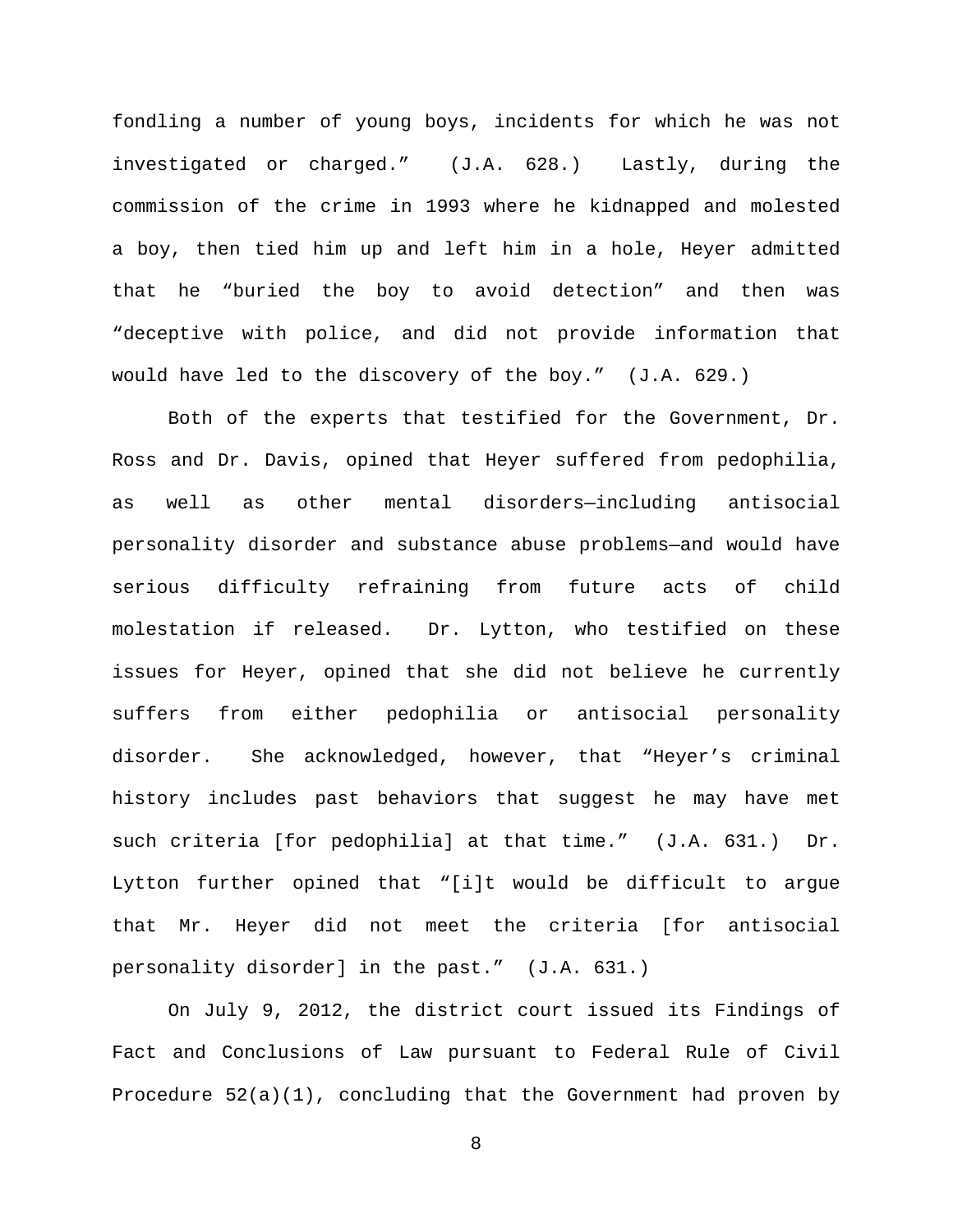clear and convincing evidence that Heyer was a "sexually dangerous person" within the meaning of the Act. Specifically, the district court found that Heyer currently suffers from the serious mental illness of pedophilia, and that Dr. Ross and Dr. Davis had provided a more convincing analysis than Dr. Lytton. The court concluded that the Government had "met its burden to demonstrate by clear and convincing evidence that Mr. Heyer suffers from a serious mental illness, abnormality, or disorder as a result of which he would have serious difficulty refraining from sexually violent conduct or child molestation if released." (J.A. 521.) The district court accordingly committed Heyer to the custody of the Attorney General pursuant to 18 U.S.C. § 4248.

Heyer timely appealed, and we have jurisdiction under 28 U.S.C. § 1291.

## II.

On appeal, Heyer contends that the district court (1) abused its discretion in allowing only simultaneous interpretation, rather than consecutive interpretation, during the evidentiary hearing; (2) clearly erred in finding him to be a "sexually dangerous person" under 18 U.S.C. § 4248; and (3) erred in rejecting his equal protection and due process claims. We address each argument in turn.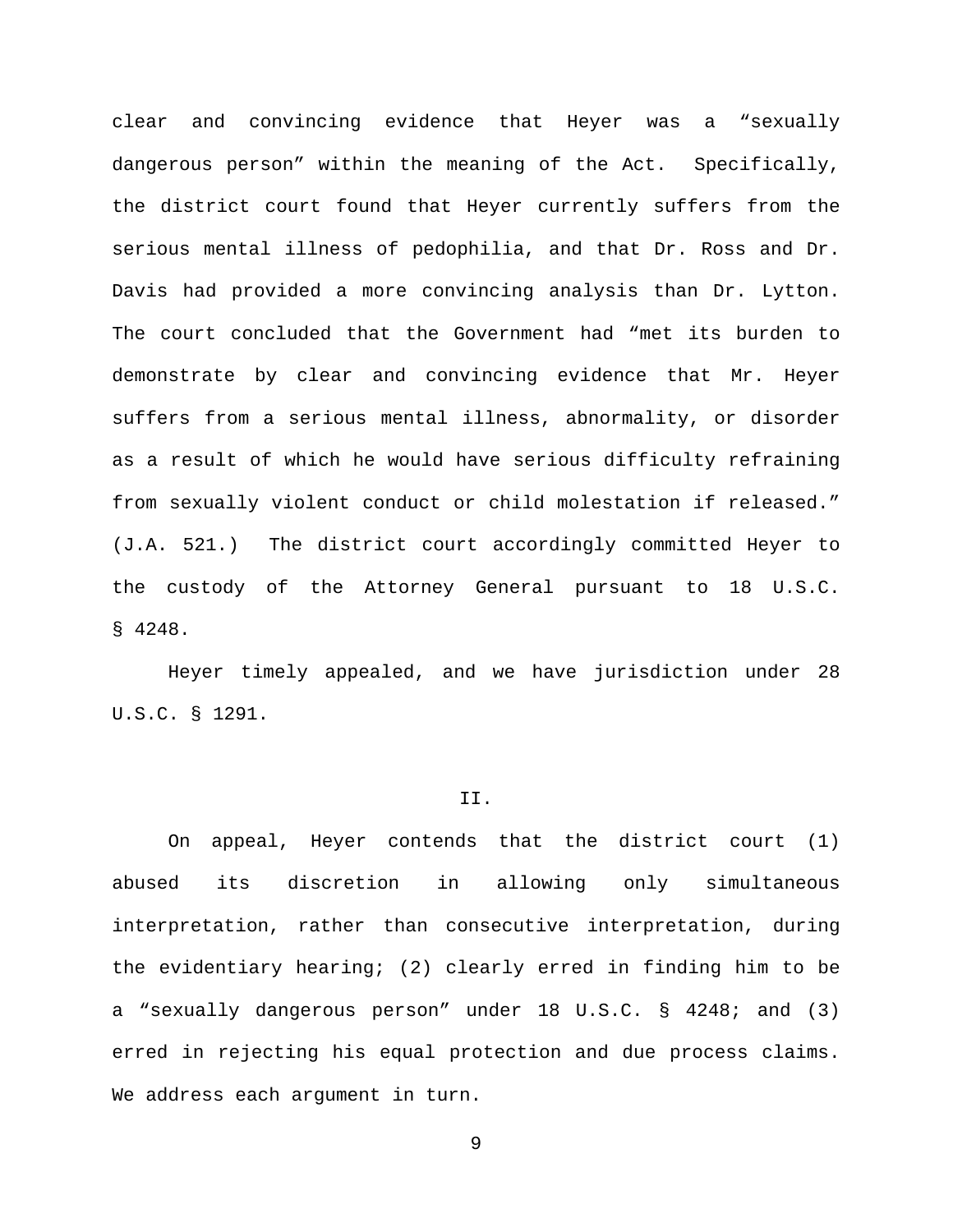Heyer first contends that the district court abused its discretion in allowing only simultaneous interpretation, rather than consecutive interpretation, during the evidentiary hearing. Heyer asserts his claim under the authority of the Court Interpreters Act ("CIA"), 28 U.S.C. §§ 1827–28. We review the district court's final determination on the appointment and use of interpreters for an abuse of discretion, as the district court "is in the best position to evaluate the need for and the performance of interpreters." United States v. Sandoval, 347 F.3d 627, 632 (7th Cir. 2003); accord United States v. Camejo, 333 F.3d 669, 673 (6th Cir. 2003); United States v. Urena, 27 F.3d 1487, 1492 (10th Cir. 1994). To the extent that Heyer claims a hearing on this issue was required, such a claim is reviewed for plain error since he did not request such a hearing in the district court. United States v. Olano, 507 U.S. 725, 731–32 (1993); United States v. Hastings, 134 F.3d 235, 239 (4th Cir. 1998).

Initially, we note that the CIA requires only simultaneous interpretation for non-witnesses, unless the court rules otherwise:

> The interpretation provided by certified or otherwise qualified interpreters pursuant to this section shall be in the simultaneous mode for any party to a judicial proceeding instituted by the United States and in the

A.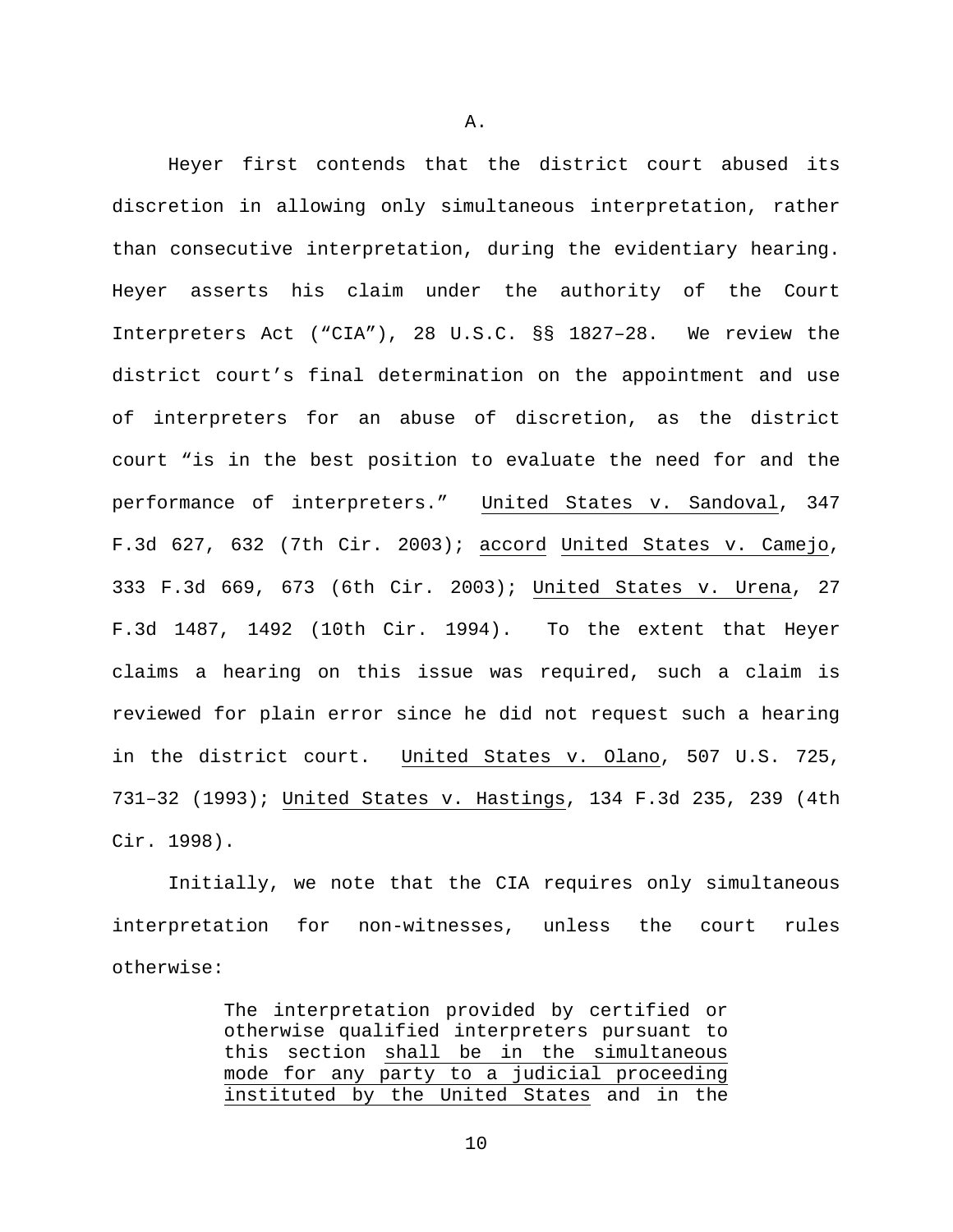consecutive mode for witnesses, except that the presiding judicial officer, sua sponte or on the motion of a party, may authorize a simultaneous, or consecutive interpretation when such officer determines after a hearing on the record that such interpretation will aid in the efficient administration of justice.

28 U.S.C. § 1827(k) (emphasis added). The statute explicitly provides that interpretation "shall be in the simultaneous mode" for non-witnesses, unless the district court rules otherwise.<sup>[3](#page-10-0)</sup> Id. The effective presumption of simultaneous interpretation will change only if the district court determines that it "will aid in the efficient administration of justice." Id.

In this case, the sum and substance of the district court's ruling was that consecutive interpretation would not "aid in the efficient administration of justice," id., because consecutive interpretation of the entire proceeding would have unduly delayed and enlarged the evidentiary hearing. When the district court inquired as to why Heyer wanted consecutive interpretation, Heyer's attorney responded, "[b]ecause the potential problem is that we could be way down the road before we realize that Mr. Heyer doesn't understand something." (J.A.

<span id="page-10-0"></span><sup>&</sup>lt;sup>3</sup> If Heyer had testified, he would have been entitled to consecutive interpretation during his testimony, unless the<br>district court ruled otherwise. See 28 U.S.C. § 1827(k). Heyer See 28 U.S.C.  $\S$  1827(k). Heyer did not testify at the evidentiary hearing and makes no claim to consecutive interpretation on the witness portion of the statute.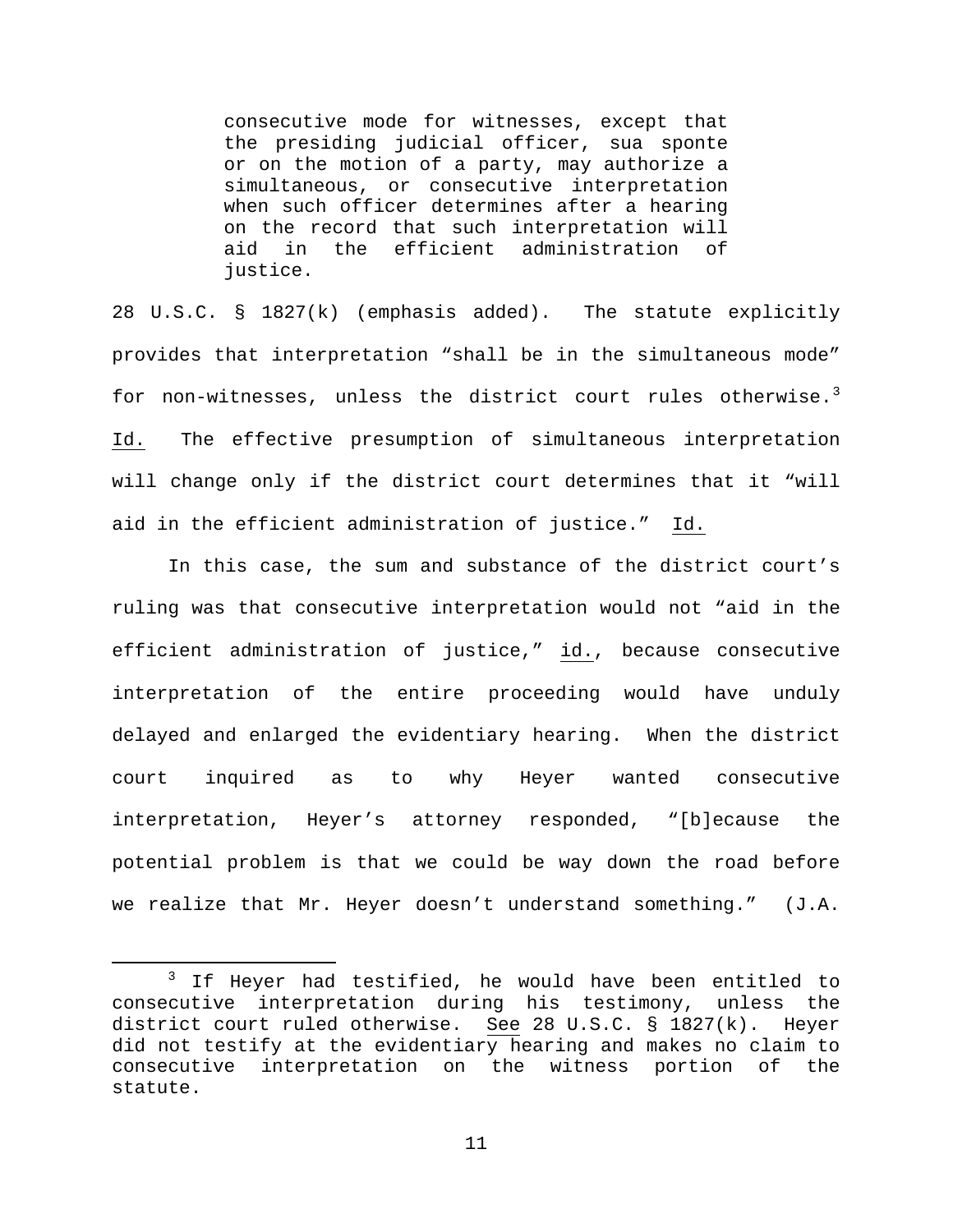87.) That single response was the complete rationale proffered for departure from the statutory presumption of simultaneous interpretation with no tender by Heyer, then or now, of what a "potential problem" might be. (J.A. 87.) Moreover, at no point during the two-day hearing did Heyer or his attorney indicate to the district court that Heyer did not understand the proceedings. Thus, there was never any indication that the speculative "potential problem," (J.A. 87), had become an actual problem.

Moreover, the district court made a number of substantial accommodations to help Heyer understand the proceedings.<sup>[4](#page-11-0)</sup> The court provided both qualified and certified legal interpreters, as well as certified deaf interpreters, so that a total of four interpreters were present at all times during the two-day hearing. An interpreter was also permitted to sit with Heyer at counsel table throughout the proceeding. The district court also allowed Heyer, on several occasions, to stop the proceedings if he did not understand what was going on.

Further, contrary to Heyer's assertion, the district court was not required to hold a hearing on whether or not to grant

<span id="page-11-0"></span> <sup>4</sup> Prior to trial, Dr. Andrews, Heyer's linguistic expert, made six recommendations to the district court concerning accommodations that would help Heyer understand the proceedings. The only accommodation that the district court did not grant in toto was the suggestion of consecutive interpretation throughout the hearing.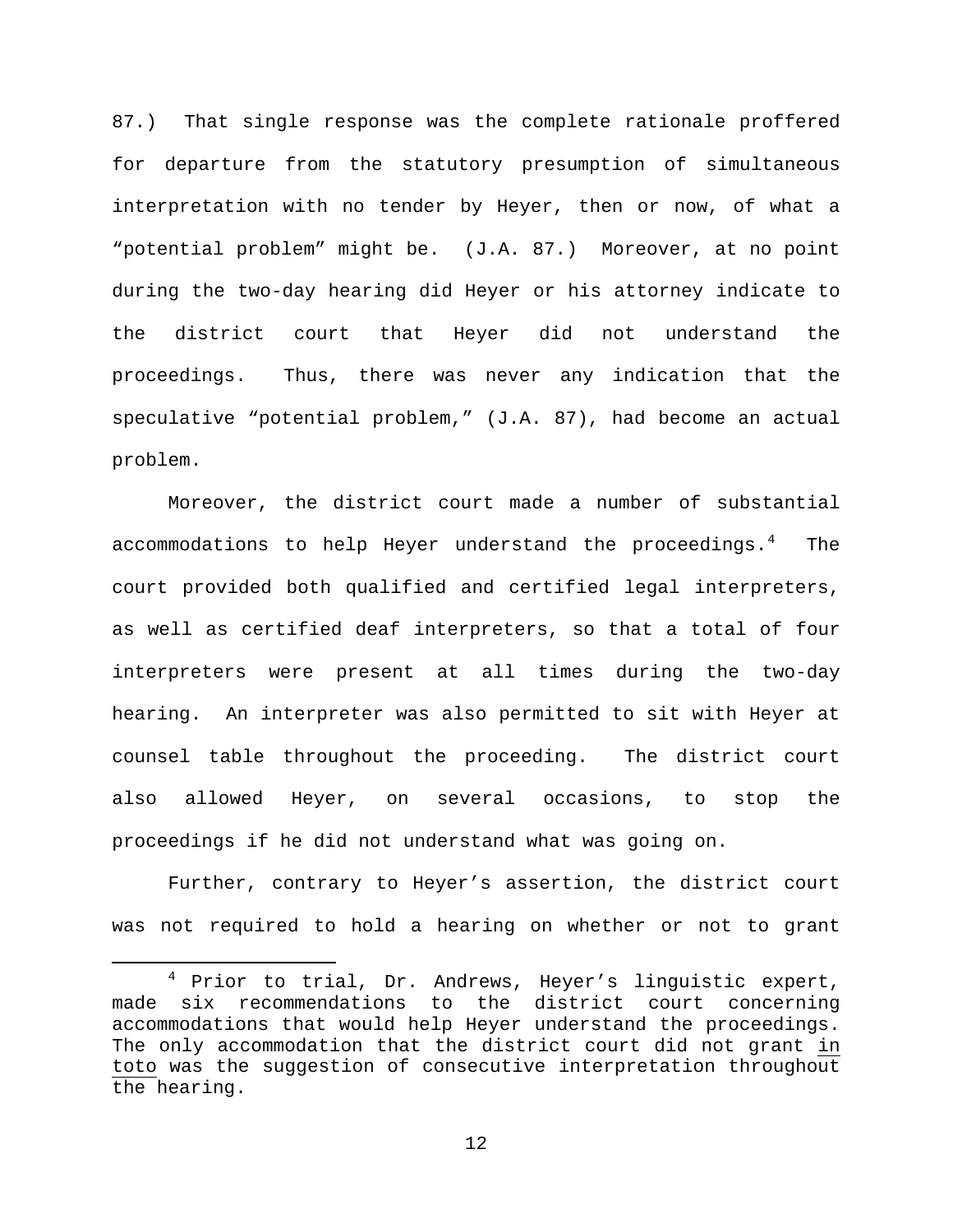the request for consecutive interpretation. The CIA provides that "the presiding judicial officer, sua sponte or on the motion of a party, may authorize . . . consecutive interpretation when such officer determines after a hearing on the record that such interpretation will aid in the efficient administration of justice." 28 U.S.C. § 1827(k) (emphasis added). Heyer made no request for a hearing in the district court, and did not object to the district court's denial of the request for consecutive interpretation. Accordingly, the district court's decision to not hold a hearing sua sponte is reviewed only for plain error. Olano, 507 U.S. at 731–32; Hastings, 134 F.3d at 239. To succeed, Heyer must demonstrate that an error occurred, that the error was plain, and that the error affected his substantial rights. See Olano, 507 U.S. at 732; Hastings, 134 F.3d at 239. Even if Heyer can satisfy these requirements, correction of the error remains in the Court's sound discretion, which it "'should not exercise . . . unless the error seriously affects the fairness, integrity, or public reputation of judicial proceedings.'" Hastings, 134 F.3d at 239 (quoting Olano, 507 U.S. at 732) (internal quotation marks and alteration omitted).

Heyer is unable to show any error here, much less plain error. It is unclear what evidence, if any, Heyer would have submitted during a hearing on the matter that had not already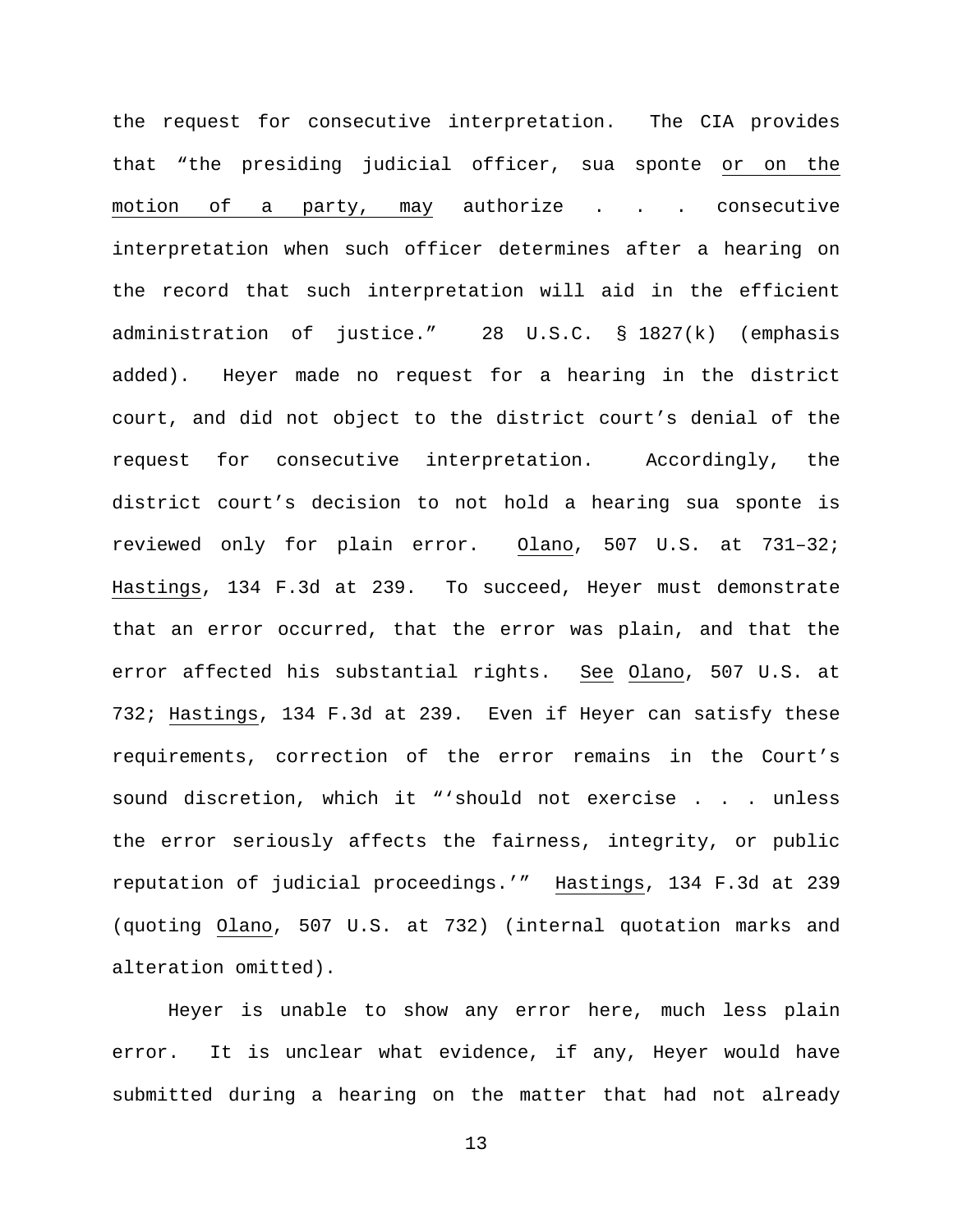been presented through the report of Dr. Andrews, which had been filed with the district court more than five months prior to the hearing. In his briefing, Heyer does not indicate any additional information that he would have submitted to the district court on this issue. Further, Heyer cites no case law in which any court has held that the refusal to hold a hearing on whether to grant such a motion was an abuse of discretion, much less plain error. Moreover, there is no evidence that Heyer suffered any prejudice from the district court's failure to hold a hearing on this issue.

Lastly, Heyer contends that the district court based its refusal to grant consecutive interpretation on a "mistake of law," which he claims is a per se abuse of discretion. Heyer bases his argument on a single statement by the district court that this is a civil matter, rather than a criminal proceeding:

> THE COURT: Why do you want [consecutive interpretation]?

> MS. GRAVES [Counsel for Heyer]: Because the potential problem is that we could be way down the road before we realize that Mr. Heyer doesn't understand something.

> THE COURT: Well, it's a civil case. The answer is no. We are not going to make this into a marathon.

> MS. GRAVES [Counsel for Heyer]: Thank you, Your Honor.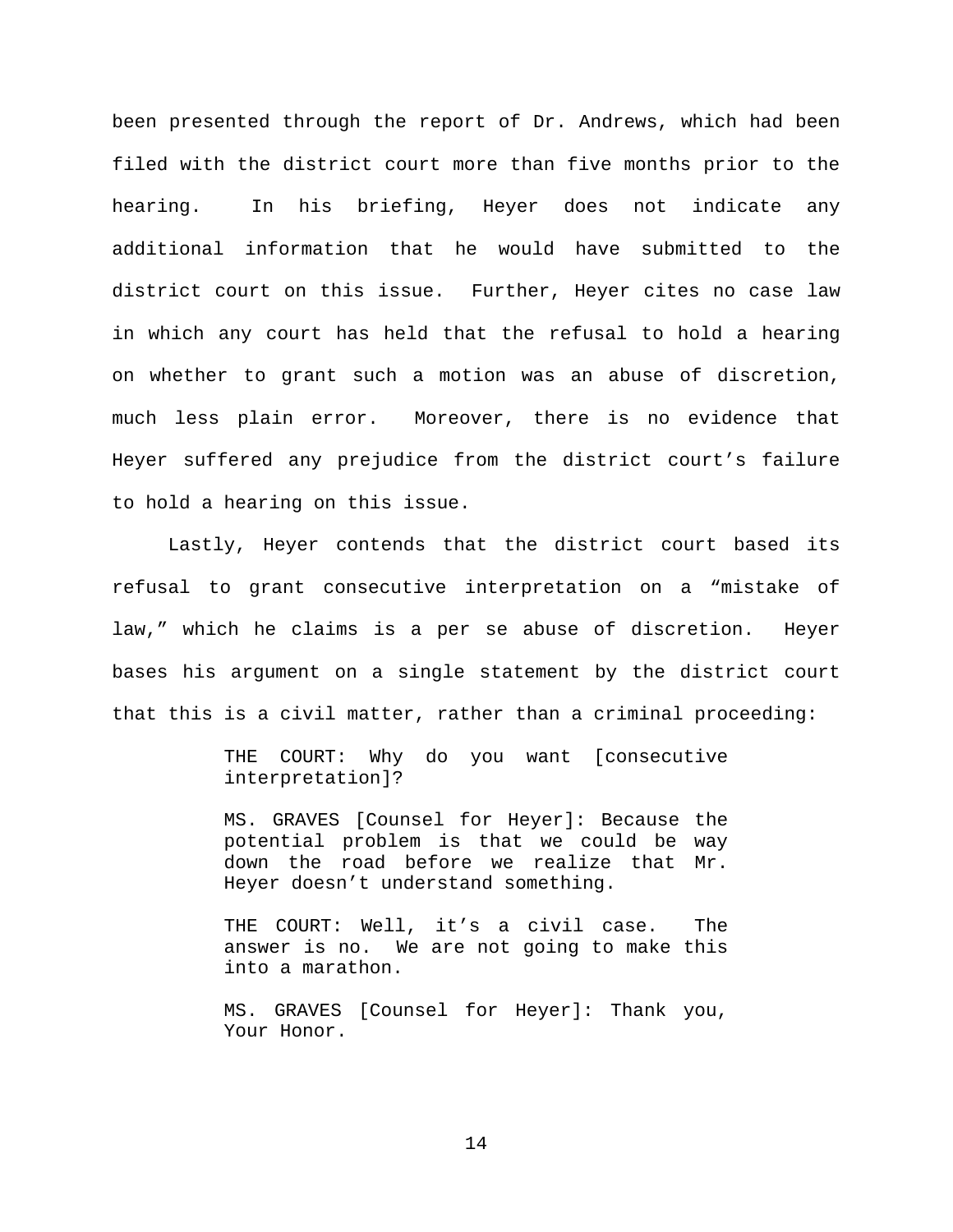(J.A. 87.) According to Heyer, this statement by the district court shows that it did not understand that the CIA applies to civil and criminal cases without distinction. We disagree. The district court merely indicated that, in the exercise of its discretion under § 1827(k), it was less likely to grant such a request in a civil case than in a criminal case. There was no suggestion by the district court or the Government that the court was without authority to grant the motion; only that it chose not do so in this civil commitment case. $5$ 

Accordingly, we affirm the judgment of the district court in denying Heyer's request for consecutive interpretation.

<span id="page-14-0"></span> <sup>5</sup> Heyer also asserts that the district court's refusal to grant consecutive interpretation violated his due process rights. As with his statutory argument under the CIA, however, Heyer never objected to the district court's denial of consecutive interpretation below and raises this argument for the first time on appeal. Moreover, as we have already pointed out, the district court fully complied with 18 U.S.C. § 1827 and made substantial accommodations to help Heyer understand the proceedings. And, as also noted above, Heyer made no showing at trial, or on appeal, of any actual prejudice. Heyer further acknowledges that "his due process rights as a civil commitment respondent are not as extensive as those afforded a criminal<br>defendant." (Opening Br. 29 n.8.) We find Heyer's due process (Opening Br. 29 n.8.) We find Heyer's due process claim to be meritless.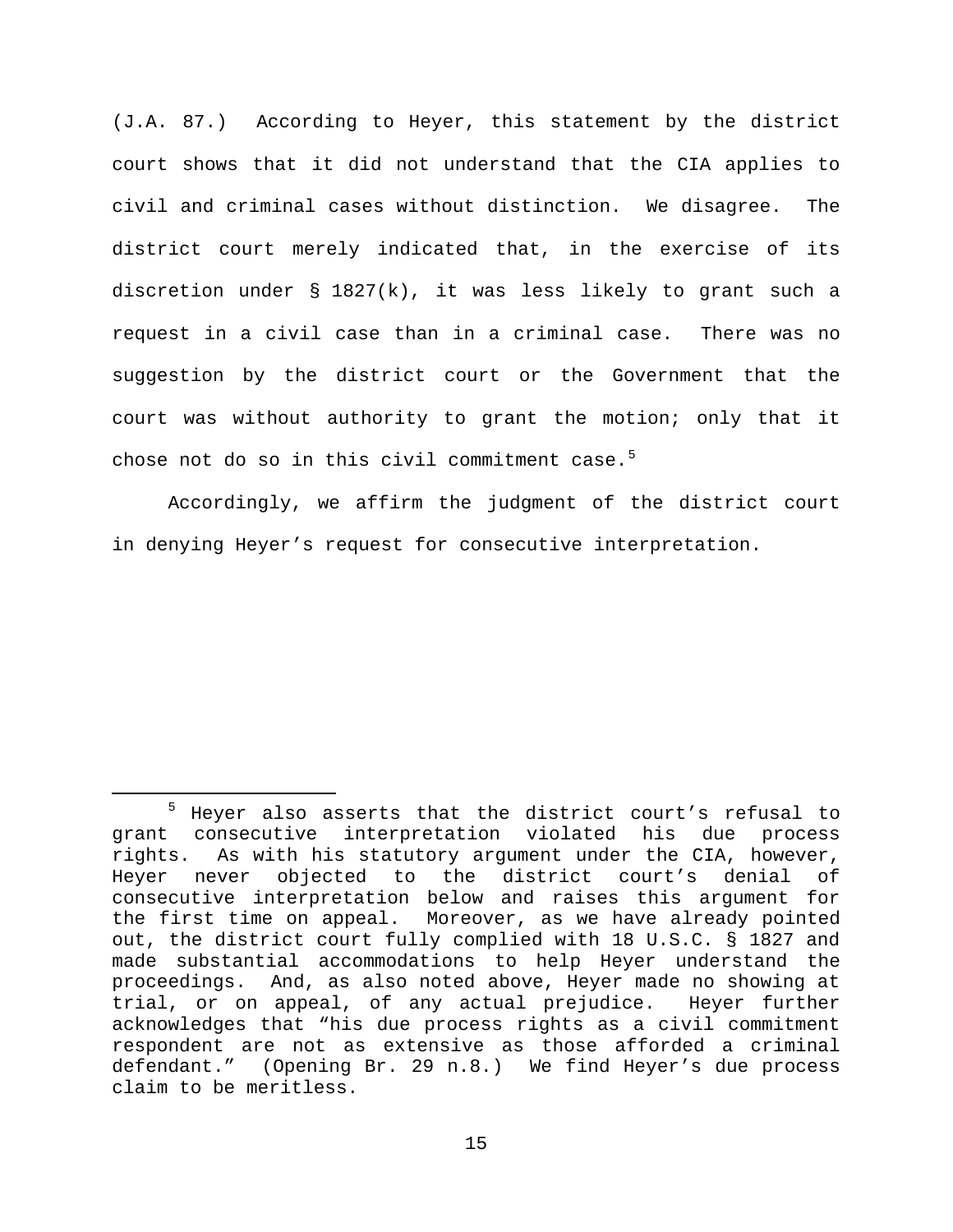Heyer next contends that the district court clearly erred in finding him to be a "sexually dangerous person" under 18 U.S.C. § 4248.

To obtain a commitment order against Heyer, the Government was required to establish three distinct facts by clear and convincing evidence: that Heyer (1) "has engaged or attempted to engage in sexually violent conduct or child molestation" in the past, 18 U.S.C. § 4247(a)(5); (2) currently "suffers from a serious mental illness, abnormality, or disorder"; and (3) as a result of the illness, abnormality, or disorder, "would have serious difficulty in refraining from sexually violent conduct or child molestation if released," 18 U.S.C. § 4247(a)(6); see also United States v. Hall, 664 F.3d 456, 461 (4th Cir. 2012). "[C]lear and convincing has been defined as evidence of such weight that it produces in the mind of the trier of fact a firm belief or conviction, without hesitancy, as to the truth of the allegations sought to be established, and, as well, as evidence that proves the facts at issue to be highly probable." Jiminez v. DaimlerChrysler Corp., 269 F.3d 439, 450 (4th Cir. 2001) (internal quotation marks, citations, and alterations omitted).

On appeal, we review the district court's factual findings for clear error and its legal conclusions de novo. See Fed. R. Civ. P.  $52(a)(6)$ ; Hall,  $664$  F.3d at  $462$ . A finding is "clearly

B.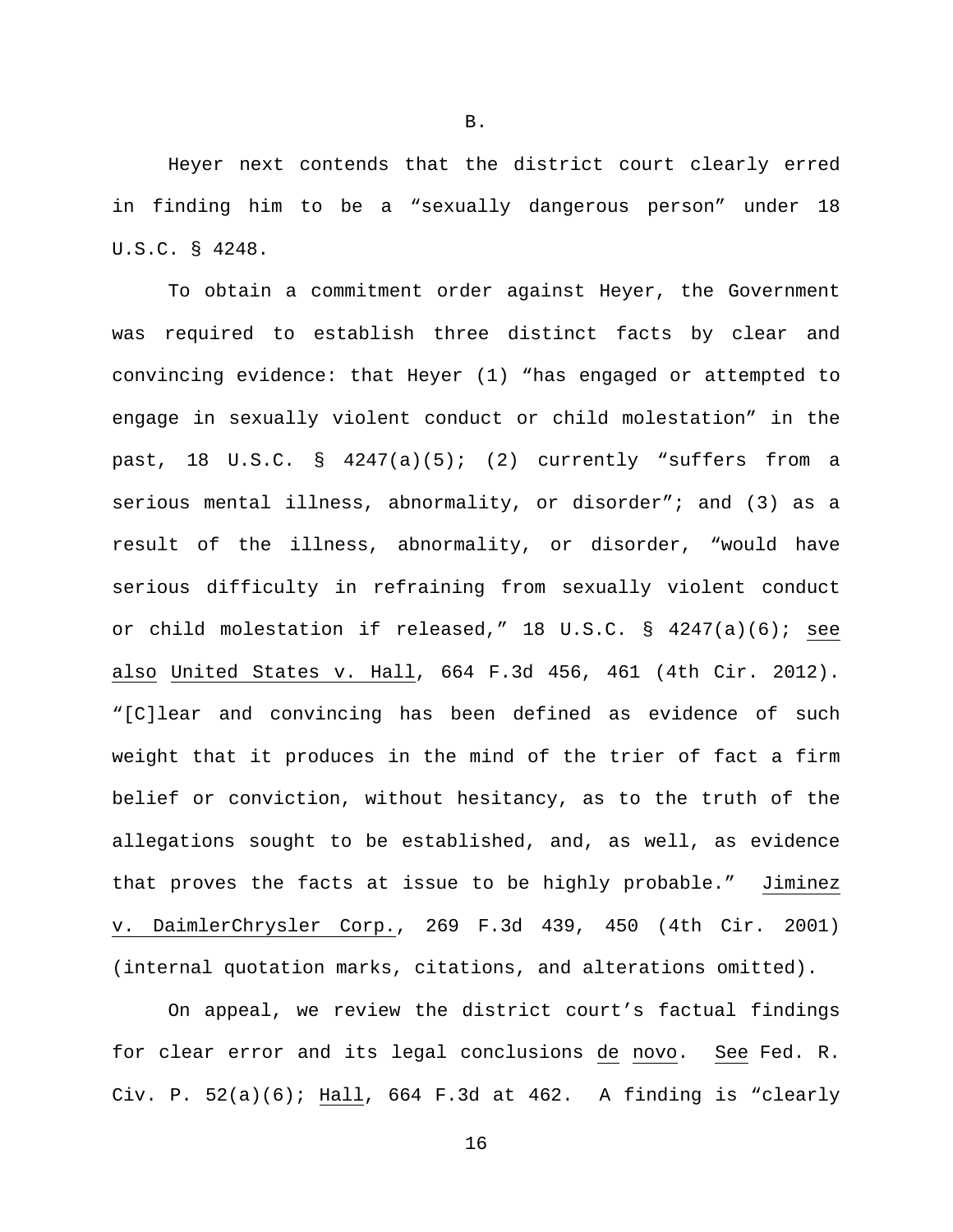erroneous" only if "the reviewing court on the entire evidence is left with the definite and firm conviction that a mistake has been committed." Hall, 664 F.3d at 462. "This standard plainly does not entitle a reviewing court to reverse the finding of the trier of fact simply because it is convinced that it would have decided the case differently." Anderson v. City of Bessemer, N.C., 470 U.S. 564, 573 (1985). "If the district court's account of the evidence is plausible in light of the record viewed in its entirety, the court of appeals may not reverse it even though convinced that had it been sitting as the trier of fact, it would have weighed the evidence differently." Id. at 573–74.

"When findings are based on determinations regarding the credibility of witnesses," we give "even greater deference to the trial court's findings." Id. at 575. In particular, "[e]valuating the credibility of experts and the value of their opinions is a function best committed to the district courts, and one to which appellate courts must defer," and the Court "should be especially reluctant to set aside a finding based on the trial court's evaluation of conflicting expert testimony." Hendricks v. Cent. Reserve Life Ins. Co., 39 F.3d 507, 513 (4th Cir. 1994).

We conclude that the district court did not clearly err in finding Heyer to be a "sexually dangerous person" within the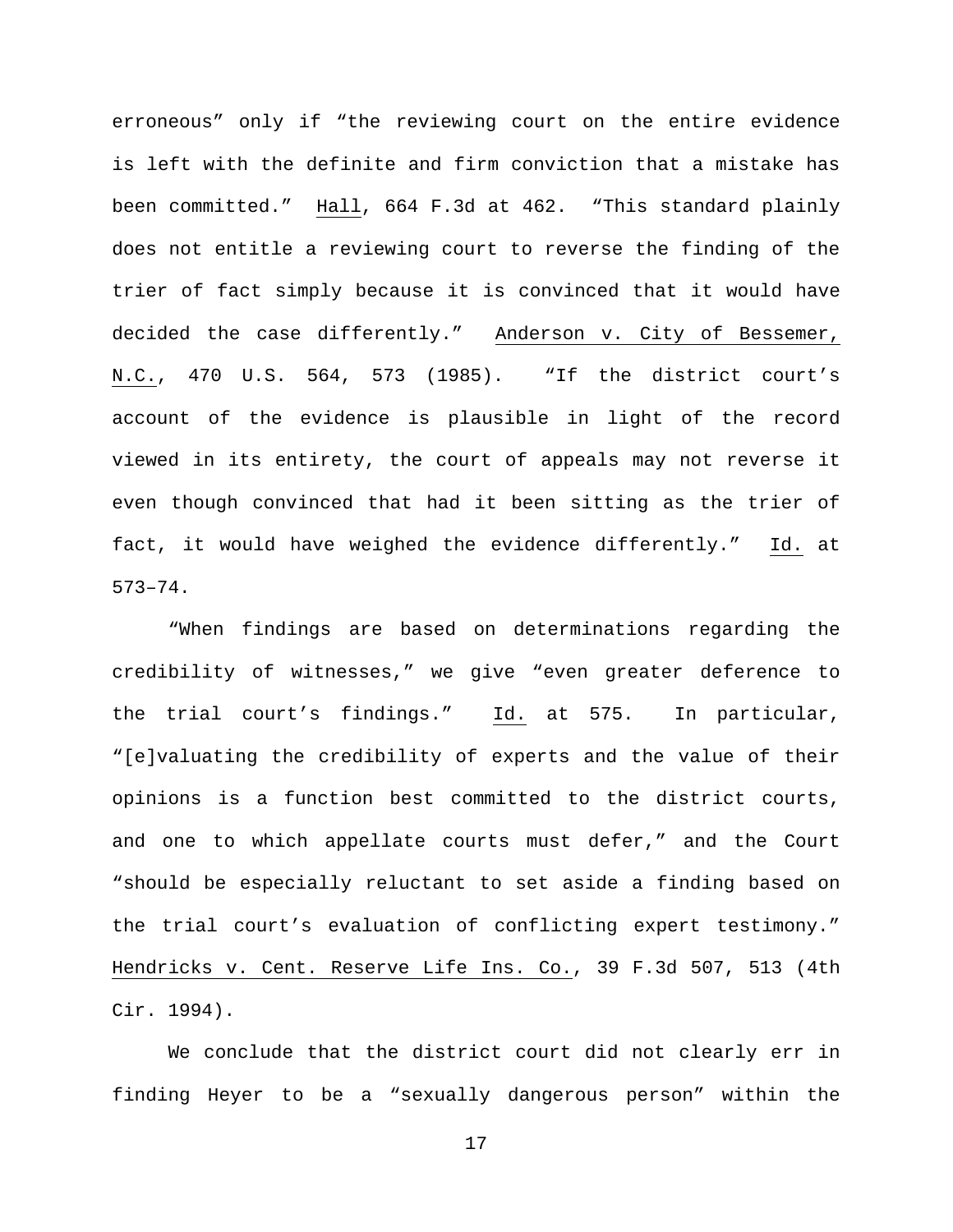meaning of the Act because a review of the record demonstrates that the court properly considered all of the relevant evidence including Heyer's deafness and linguistic difficulties—to reach the appropriate decision.

There is no dispute that Heyer engaged in past acts of child molestation, as evidenced by his prior convictions. Thus, the district court properly found that the Government established the first element of sexual dangerousness by clear and convincing evidence. See 18 U.S.C. § 4247(a)(5). The crux of this issue, therefore, is whether the district court clearly erred in finding that the Government proved, by clear and convincing evidence, that Heyer suffers from pedophilia, "a serious mental illness, abnormality, or disorder," as a result of which he "would have serious difficulty in refraining from sexually violent conduct or child molestation if released" from custody. 18 U.S.C. § 4247(a)(6). Specifically, Heyer contends that the district court did not adequately take into consideration his deafness and linguistic difficulties in reaching its decision about whether or not he is a "sexually dangerous person" within the meaning of the Act. A review of the district court's order, however, belies Heyer's assertion.

The district court clearly considered Heyer's deafness and linguistic difficulties at length in reaching its Findings of Fact and Conclusions of Law.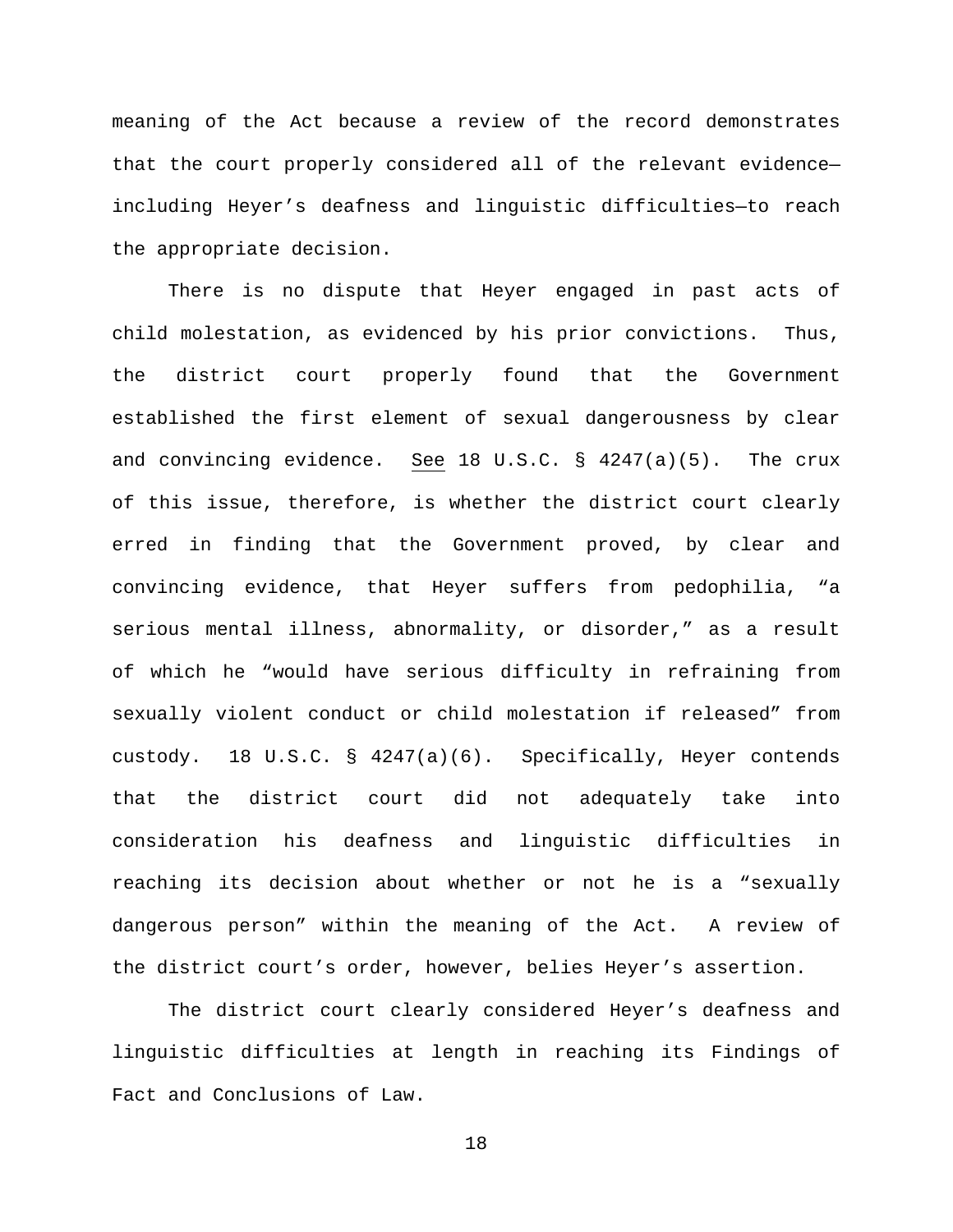Mr. Heyer was born prelingually and<br>profoundly deaf. Because of Mr. Heyer's Because of Mr. Heyer's unique circumstances and his severe deficits in linguistic functioning, Dr. Jean Frances Andrews, Director of Graduate Programs in<br>Deaf Education at Lamar University, Deaf Education at Lamar University, testified in regard to Mr. Heyer's linguistic competence. Dr. Andrews opined in her report that Mr. Heyer's reading level was at grade level 2.8 and that he lacks the advanced ASL skills required for interaction<br>beyond social settings. The Court credits beyond social settings. Dr. Andrews' testimony that Mr. Heyer has severe deficits in linguistic functioning. For that reason, the Court does not rely in its analysis on Mr. Heyer's comprehension of the book Slave Sons, depicting sadistic sexual acts between a father and son, as Dr. Andrews testified that the book was written at grade level 7.8 and was well beyond Mr. Heyer's understanding.

(J.A. 525–26 (internal citations omitted).) The court went on:

The Court has also taken into account the<br>fact that Mr. Hever's "statements" in fact that Mr. Heyer's "statements"<br>clinical interviews are actu interviews are actually translations provided by interpreters and that some of the testifying psychologists<br>[Dr. Ross and Dr. Davis] have not had Ross and Dr. Davis] have not had experience in evaluating deaf individuals. Despite these qualifiers, the Court remains convinced that Mr. Heyer currently suffers from pedophilia, and that he would have serious difficulty in refraining from<br>sexually violent conduct or child sexually molestation if released.

(J.A. 526 (internal citations omitted).) These statements by the district court indicate that it properly took into account Heyer's deafness and linguistic difficulties in evaluating the evidence. Despite this factor, however, the court found the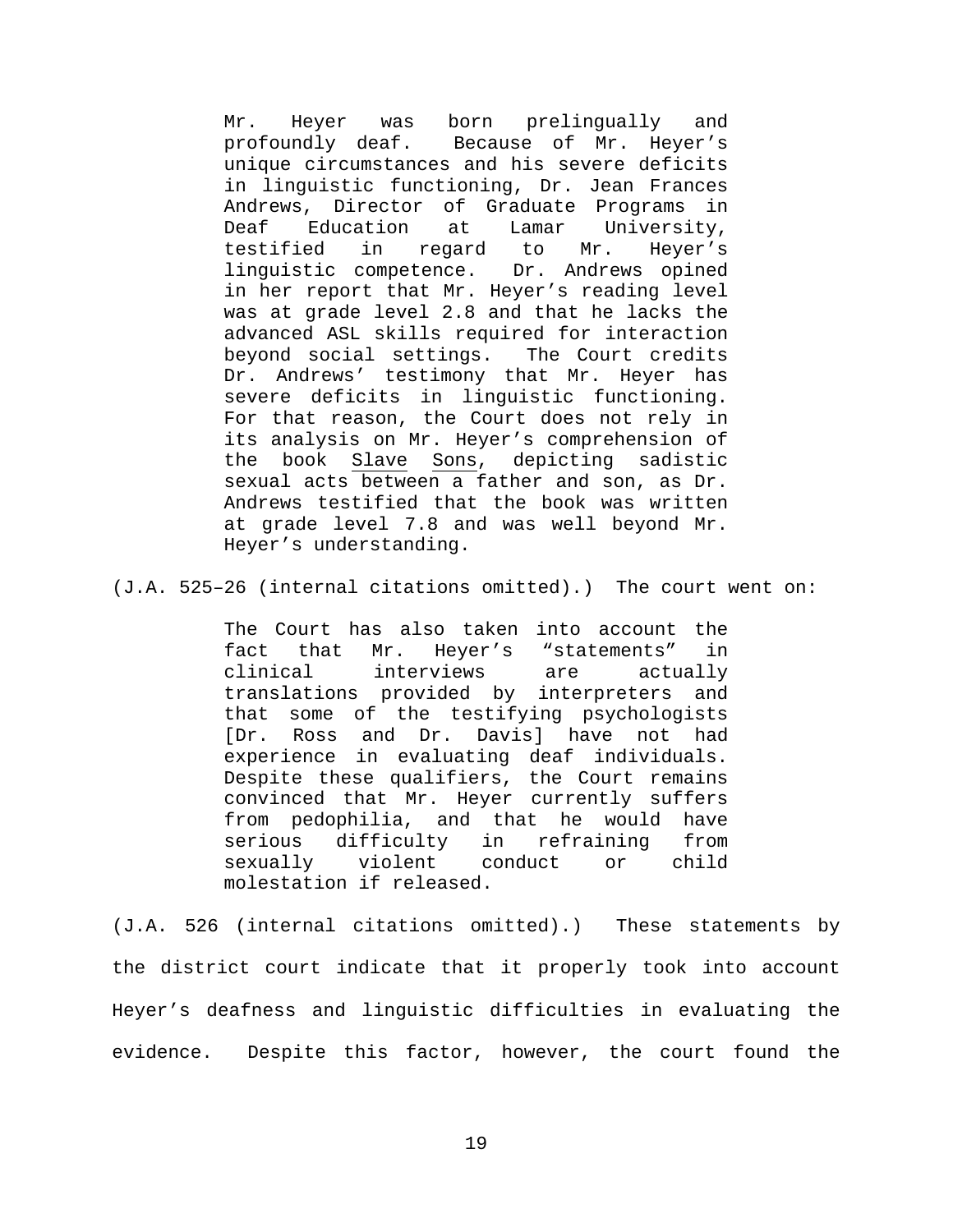opinions of Dr. Ross and Dr. Davis to be more persuasive on the determinative issues.

Further, a review of the entire record demonstrates that the district court's factual findings are not clearly erroneous. To determine whether Heyer currently suffered from a serious mental disorder, the district court properly quoted the criteria set out in the American Psychiatric Association's Diagnostic and Statistical Manual of Mental Disorders, Fourth Edition, Text Revision ("DSM-IV-TR") concerning the definition of pedophilia. The court went on to discuss the evaluations of all three experts on this subject, including Dr. Heyer's expert, Dr. Lytton. In diagnosing Heyer with pedophilia, Dr. Davis placed great weight upon Heyer's history of molestation offenses against prepubescent children, his possession of child pornography, his demonstrated sexual arousal to prepubescent males during a penile plethysmograph assessment, and his acknowledged sexual attraction to male children. Dr. Ross cited to Heyer's self-report of engaging in pedophilic behaviors for a period of at least thirteen years, a penile plethysmograph that showed the greatest arousal response to males ages six to eleven, and Heyer's child pornography conviction. Finally, both Dr. Davis and Dr. Ross opined that pedophilia tends to be a chronic and life-long illness.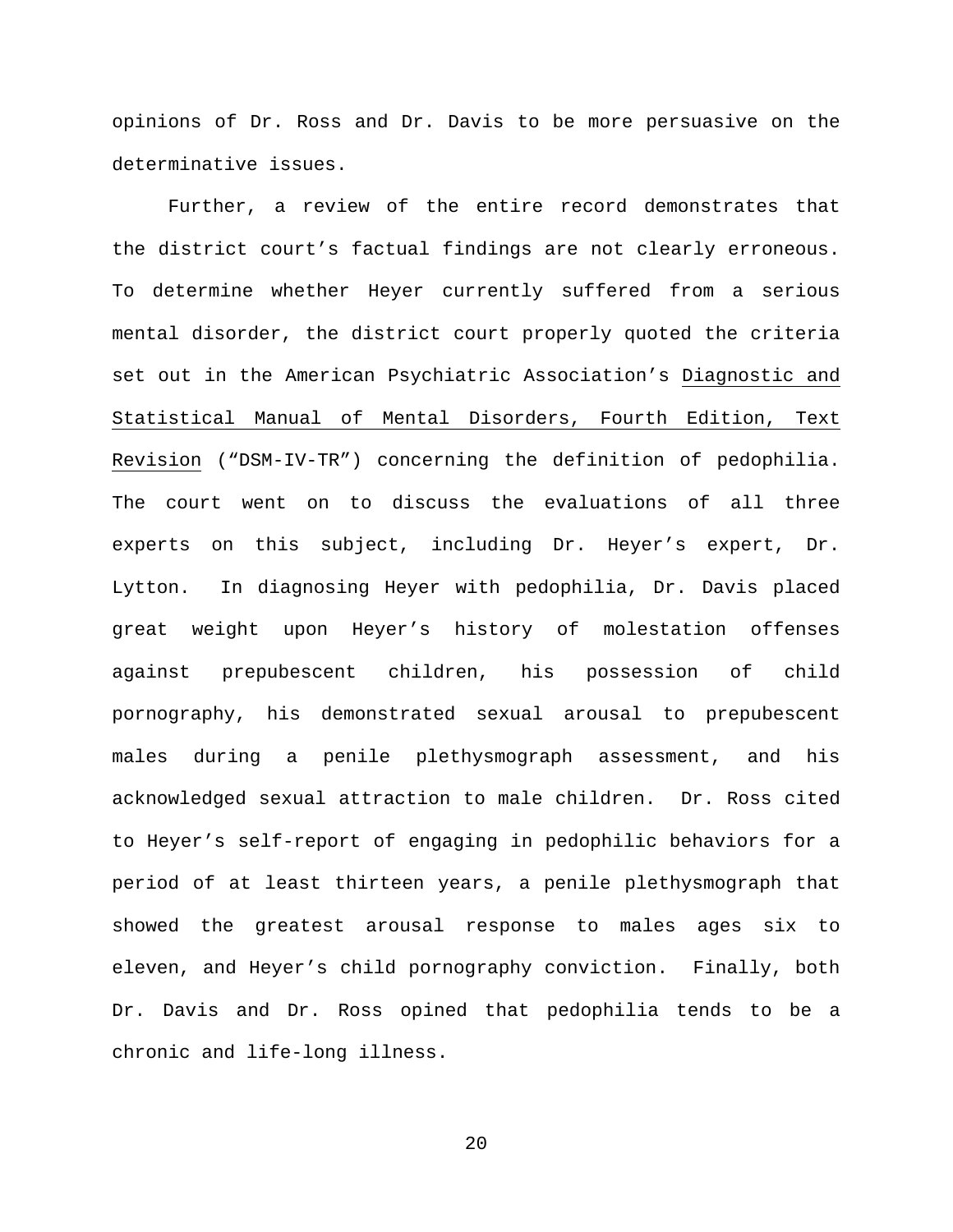In contesting the validity of the diagnosis, Dr. Lytton reasoned that the penile plethysmograph tests produced results that the examiners described as clinically insignificant, that Heyer's sexual offending pattern appears to have de-escalated as evidenced by his last contact offense having occurred in 1993, and that Heyer's current sexual interests suggest that he is interested in consensual adult homosexual activities.

The district court concluded that Dr. Ross' and Dr. Davis' opinions were well-reasoned, but that Dr. Lytton had "not provided a persuasive justification as to why Mr. Heyer no longer satisfies the relevant diagnostic criteria."<sup>[6](#page-20-0)</sup> (J.A. 523.) Absent evidence that Heyer's pedophilia had "abated or dissipated," the district court concluded that the Government had met its burden by clear and convincing evidence that Heyer currently suffers from pedophilia. (J.A. 523.) On appeal, Heyer has cited no evidence upon which we can conclude that the opinions of Drs. Davis and Ross were unreasonable, and we thus cannot say that the district court clearly erred in crediting their opinions over Dr. Lytton's.

<span id="page-20-0"></span> $6$  Dr. Lytton acknowledged in her report that "Mr. Heyer's criminal history includes past behaviors that suggest he may have met such criteria [for pedophilia] at that time." (J.A. 631.) In other words, Dr. Lytton acknowledges that Heyer was likely a pedophile in the past, but does not believe that he currently meets the criteria for that diagnosis.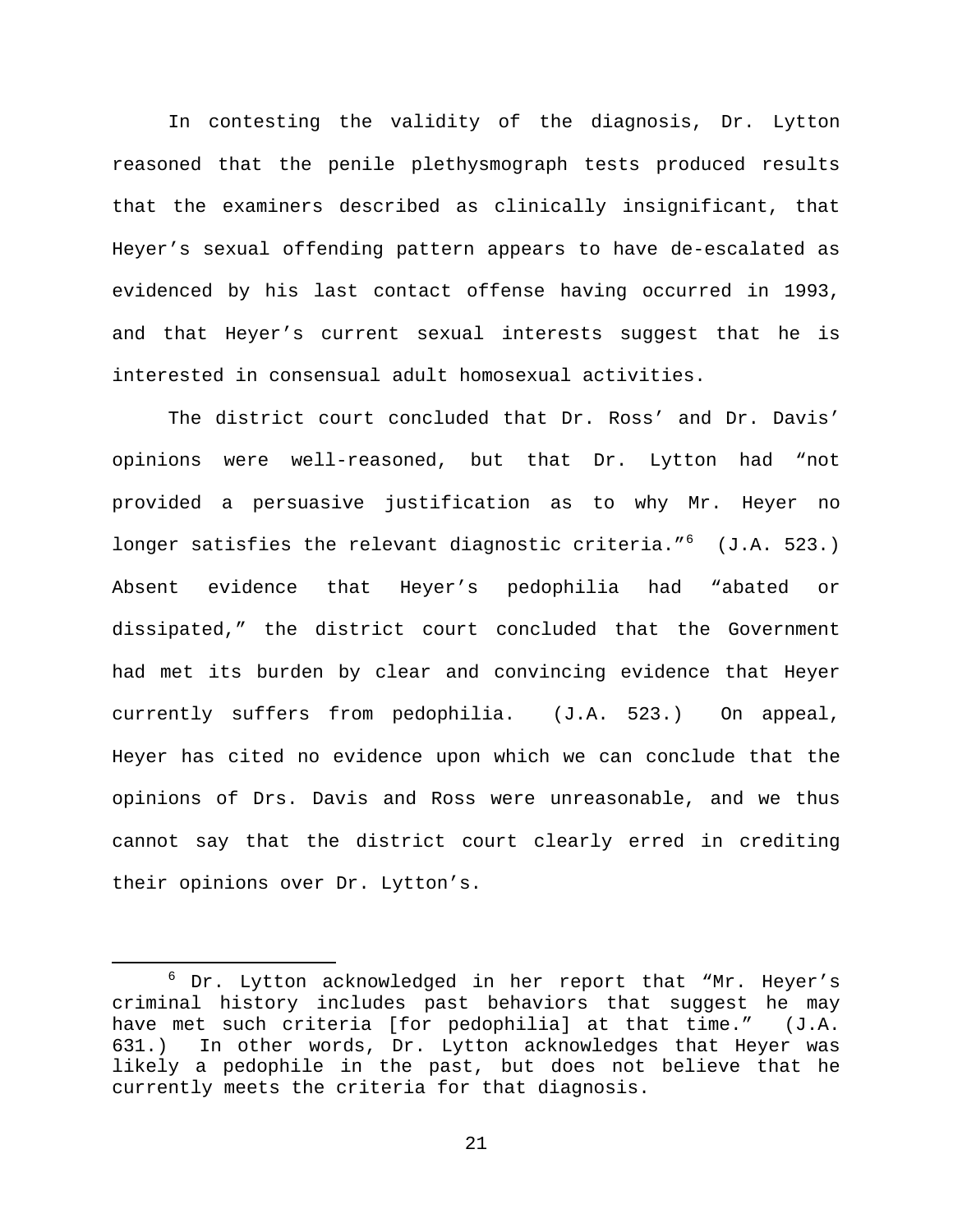The district court also properly considered the evidence and weighed the testimony of the experts in finding that the Government had established, by clear and convincing evidence, that Heyer, as a result of pedophilia, "would have serious difficulty in refraining from sexually violent conduct or child molestation if released." 18 U.S.C. § 4247(a)(6). The experts considered actuarial tests, psychological tests, and Heyer's individual circumstances to make clinical judgments based upon their evaluations. Viewed in light of his individual circumstances and dynamic risk factors, the district court found that Heyer's "actuarial assessment results [we]re consistent with his ongoing serious difficulty in refraining from sexually violent conduct or child molestation." (J.A. 525.) The district court credited "the testimony and report of Dr. Davis, who focused on Heyer's impulsivity, poor sexual self-regulation, and poor compliance with supervision when in the community," as well as the "evidence of Heyer's ongoing sexual interest in children, as noted by Dr. Ross." (J.A. 525.) Heyer has failed to show that the opinions of Drs. Davis and Ross were unreasonable, and we therefore cannot say that the district court clearly erred in crediting their opinions.

In sum, we conclude that the district court's factual findings are a permissible and reasonable interpretation of the evidence presented at the hearing. Because we are not "left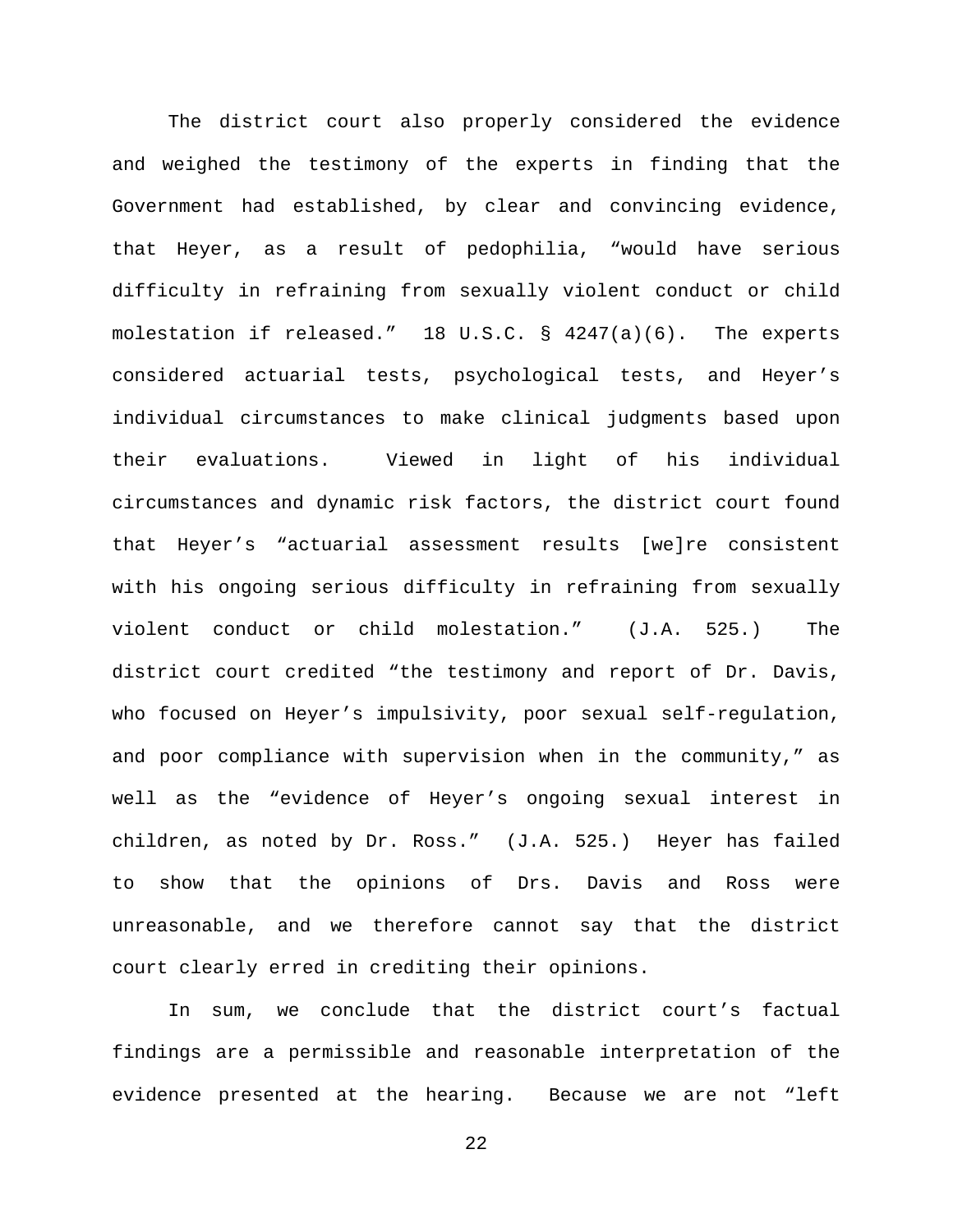with the definite and firm conviction that a mistake has been committed," United States v. U.S. Gypsum Co., 333 U.S. 364, 395 (1948), we cannot say that the district court clearly erred in finding that Heyer is a "sexually dangerous person" within the meaning of the Act.

# C.

Finally, Heyer contends that the district court erred in rejecting his equal protection and due process claims. Specifically, Heyer asserts that (1) section 4248 deprives him of his right to equal protection because it draws an improper classification by subjecting BOP individuals to § 4248 commitment while exempting all others under federal control; and (2) the district court erred in holding that § 4248 is a civil, rather than criminal, statute and consequently, the statute is unconstitutional on the grounds that it fails to adequately protect various rights afforded to criminal defendants.

Heyer's claims are foreclosed by our decision in United States v. Timms, 664 F.3d 436 (4th Cir. 2012), in which we plainly rejected both of the above-mentioned claims. $^7$  $^7$  As one panel of the Court may not overrule another panel, the Timms

<span id="page-22-0"></span> <sup>7</sup> Heyer acknowledges that his claims are foreclosed by Timms, but nevertheless "raises them here as a good faith argument for a change in the law and to preserve them for en banc or Supreme Court review." (Opening Br. 42.)